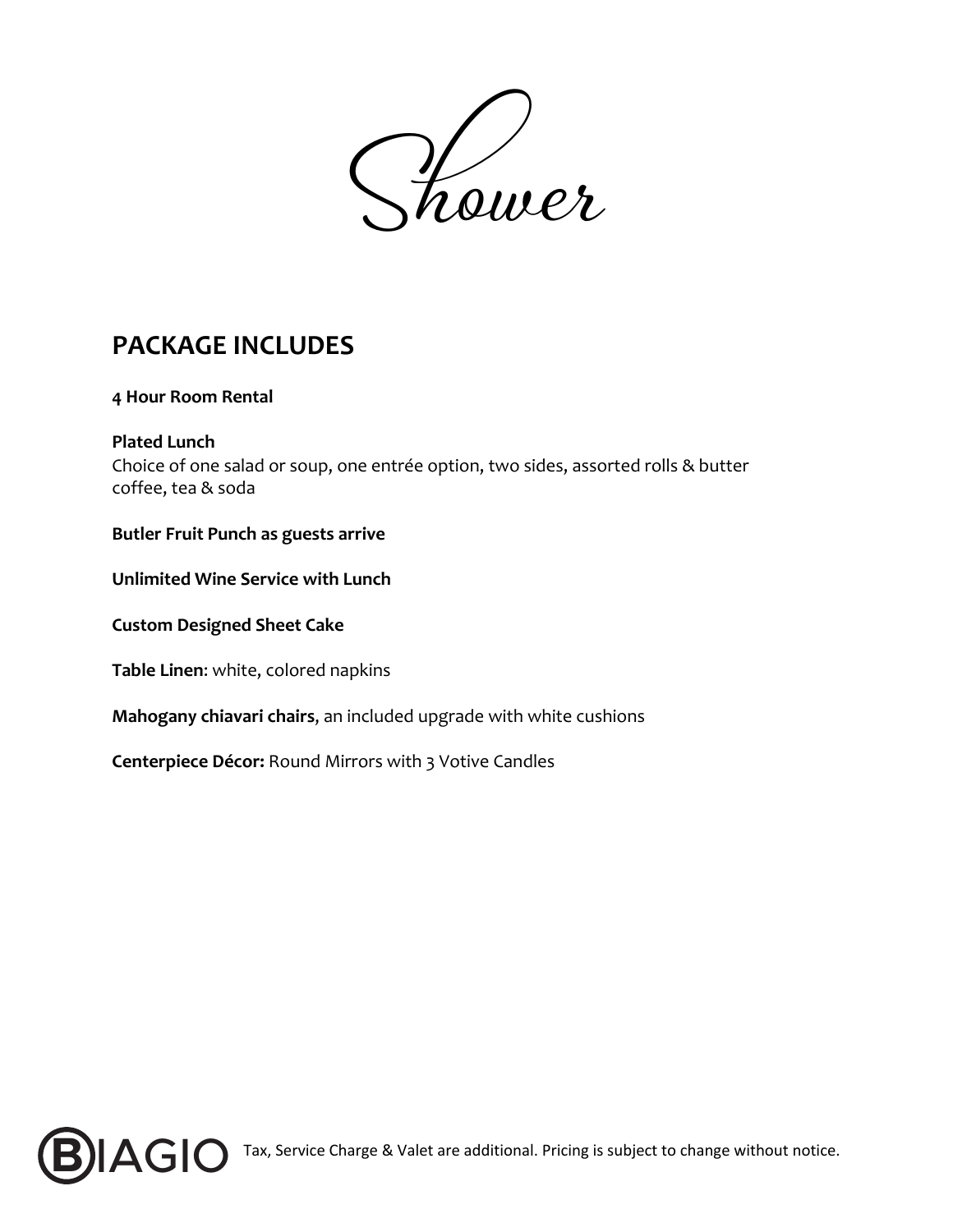# SOUP OR SALAD

Classic minestrone Italian wedding Mushroom bisque, crème fraiche Cream of broccoli, cheddar crouton Roasted chicken noodle Tomato bisque, fresh basil Yukon gold potato with apple smoked bacon Cream of chicken rice Chicken Tortilla

**Baby Arugula** walnuts, bleu cheese, poached pears, lemon vinaigrette

**Caprese** vine ripe tomato, buffalo mozzarella, balsamic reduction, extra virgin olive oil

**Cherry Walnut** dried cranberries, candied walnuts, asiago cheese, over mixed greens, raspberry vinaigrette

**Classic Caesar** romaine lettuce, parmesan cheese

**The Biagio** cherry tomatoes, cucumber, red cabbage, shaved carrots, mixed greens, 2 dressings

**The Greek** tomatoes, red onion, feta cheese, kalamata olives, mixed greens, balsamic vinaigrette

#### **STARCHES**

Au gratin potato tart Herbed rice pilaf Mexican rice Roasted red skin potatoes Vesuvio potatoes Roasted garlic parmesan mashed potatoes Parmesan risotto

#### VEGETABLES

Buttered sweet corn Sautéed green beans Honey glazed carrots Steamed broccoli with garlic butter Seasonal mixed vegetables Grilled asparagus **\$2 more per person**



**B B B Tax, Service Charge & Valet are additional. Pricing is subject to change without notice.**